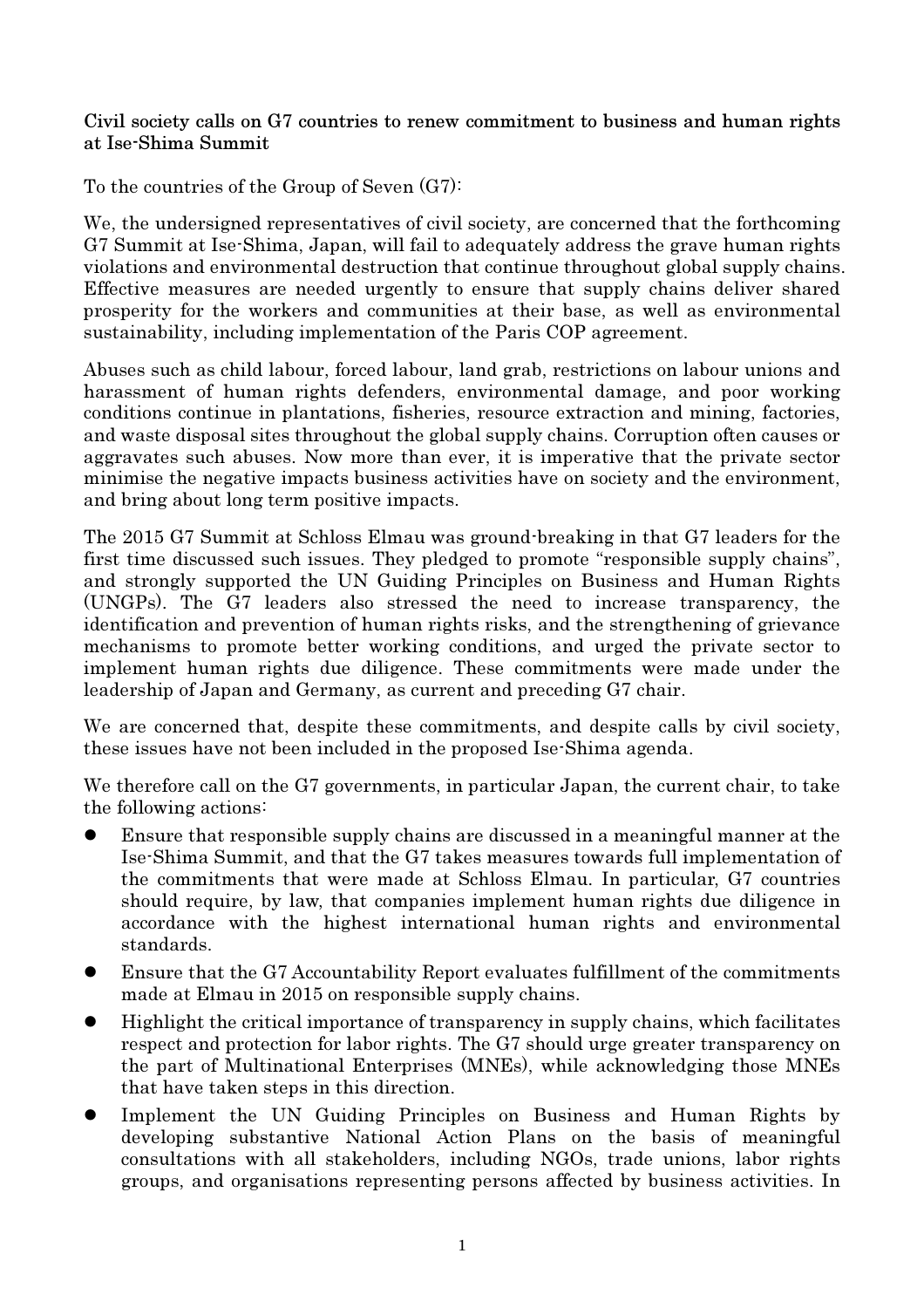particular, we urge those members of the G7 that have not yet started the process of preparing a National Action Plan on Business and Human Rights – Canada and Japan – to start do this without delay. A National Action Plan is particularly urgent in the case of Japan, which will host the Tokyo 2020 Olympic and Paralympic Games.

- Strengthen the system of National Contact Points (NCPs) for grievance redress by making NCP peer reviews mandatory, providing adequate funds for such peer reviews to NCPs and the OECD Secretariat, strengthening the structure of NCPs, and revising the Procedural Guidance for NCPs.
- As the first G7 Summit with the advent of Agenda 2030 for Sustainable Development, take effective measures to address the erosion of social protection of workers and the risk of child labour in global supply chains, keeping with the Elmau commitments and in line with Sustainable Development Goals 8.7 and 8.8.

We look forward to action on these issues by the G7 countries. We believe that it is crucial for G7 leaders to address responsible supply chains at the Ise-Shima Summit and to ensure voices of the affected people and civil society are properly heard. In order to do so, we urge the G7 countries to create, as a matter of urgency, a mechanism for meaningful engagement with all relevant stakeholders including civil society including the affected people, NGOs, international trade unions and labour rights groups, before, during, and after G7 Summits.

Respectfully,

Action Against Child Exploitation Amnesty International Japan Aoyagi Coffee Factory Asia-Japan Women's Resource Center Asian Health Institute Asia-Pacific Human Rights Information Center Association of German Development and Humanitarian Aid NGOs (VENRO). Business & Human Rights Resource Centre Caux Round Table – Japan Christliche Initiative Romero Citizens Environmental Foundation Community-based Development Initiatives Center CorA Network for Corporate Accountability C-Rights CSO Network Japan CSR Review Forum ethical penelope Co.,Ltd Fair Trade Forum Japan Fairtrade Label Japan Fair Trade Nagoya Network Fairtrade Samasama Fo.KUS Konsum, Umwelt & Soziales Forum for Global Solidarity Tax (g-tax) Friends of the Earth Japan GegenStroemung/CounterCurrent